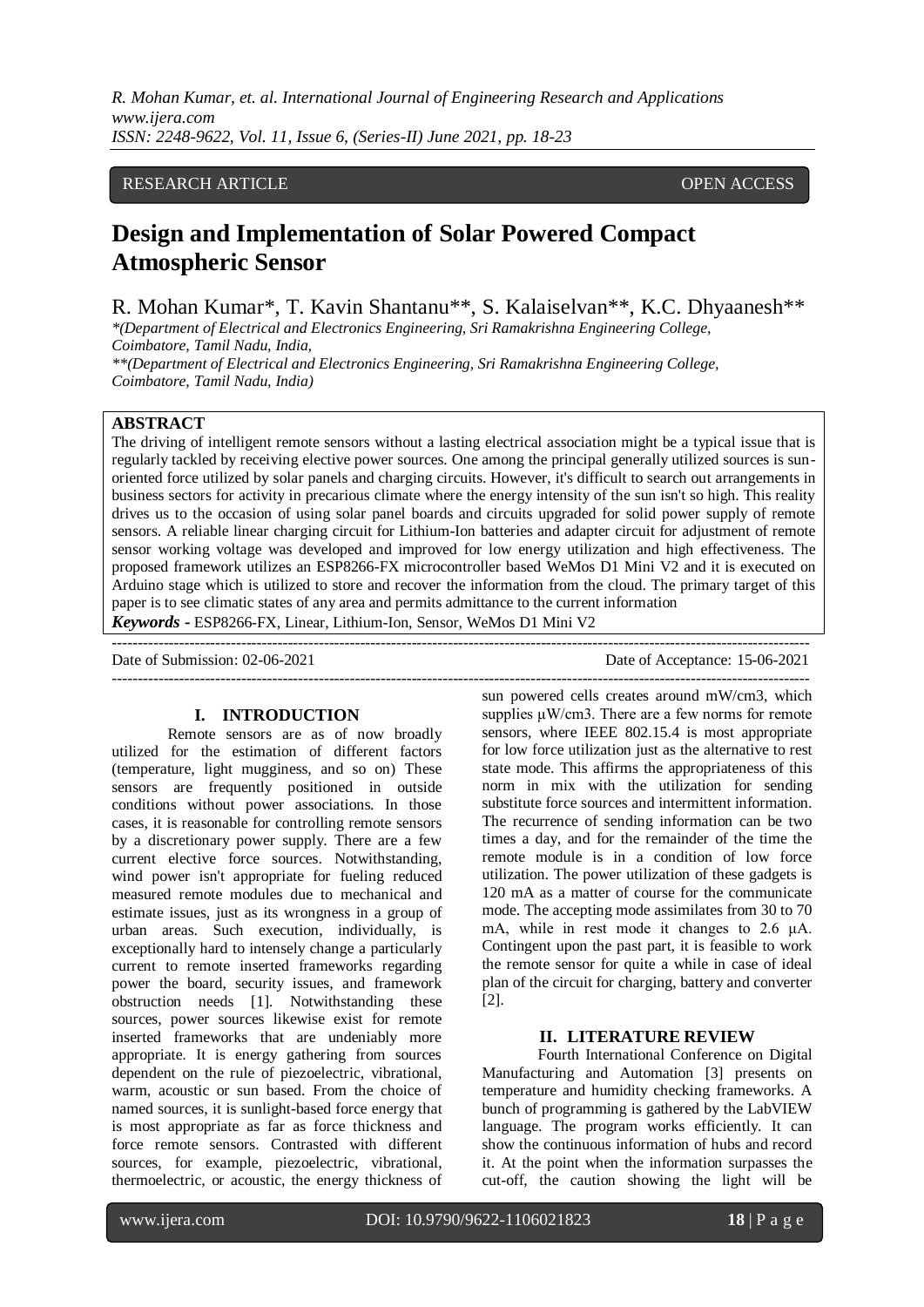splendid. Temperature and humidity are checked consequently. This framework is helpful to utilize, great interface, agreeable activity.

An International Conference on Cloud Computing, Data Science and Engineering [4] manages the plan of an instrument that actions the three generally significant and essential boundaries for plant development, viz. That dirt dampness, temperature and humidity. The FC28 hygrometer sensor and DHT11 temperature and humidity sensor estimates soil dampness, temperature and mugginess separately. The sensor reads and process the information with the help of micro controller board. The board at that point cycles and guides the information as per the code, lastly shows it on the LCD unit.

#### **2. DESIGN OF THE PROPOSED SYSTEM**

The overview Block Diagram of the proposed system for the real time compact atmospheric weather monitoring system is shown in Fig.1



**Figure 1** Block Diagram of the Proposed System

## **2.1 HARDWARE AND IMPLEMENTATION**

Constant atmospheric condition checking framework is carried out with Wemos D1 scaled down V2 which has ESP8266 Wifi chip etched on it. Three sensors BMP 180, DHT11 and BH1750 are connected to 3V3 positive power supply voltage and the ground GND. SDA and SCL of BMP180 are connected to the I2C pins GPIO1 and GPIO2 of Wemos board respectively.



**Figure 2** Schematics of the Proposed System

DHT11 data pin is connected to DPIO6 of Wemos board and BH1750 Serial information pin and sequential clock pin are associated with GPIO4 and GPIO5 of the Wemos D1 Mini V2 load up.

### **2.2 SOFTWARE REALIZATION**

Presently, we are good to go up and we are prepared to present our environment information on the cloud. In this proposed framework we are utilizing an Arduino code written in the Arduino IDE to refresh and recover information from cloud administrations and PDAs. For arranging the gadget, we need to set the accompanying segment in the Arduino code:

1. For Wi-Fi, we need to set the ss-id name and secret key of Wi-Fi network with our secret password.

2. In the Time-Client Settings area, we need to change our nearby time region balance contrasted with the UTC time region.

3. In the Ubidots segment, it peruses the API key and the channel ID should be refreshed. Subsequent to setting the code and installing it on board we can effectively store and show the information on our mobile phones.

#### **3. HARDWARE DESCRIPTION**

The Hardware components used in the proposed system is shown below.

# **3.1 WEMOS D1 MINI V2**

The Wemos D1 is a small Wi-Fi Internet of Things (IoT) module dependent on the ESP-8266EX microcontroller and gives 4MB flash memory. Its 9 GPIO pins make this board reasonable for enormous IoT target crowds. It has a wonderful Micro controlling unit which will be modified with either Arduino IDE or Node-MCU. It has a miniature USB



**Figure 3** Wemos D1 Mini V2

for programming and can likewise be modified utilizing OTA. It is additionally viable with Android and iPhone. It can utilize CP2104 USB for outside radio wire and UART IC. The specialized detail of Wemos D1 Mini V2 is appeared in TABLE 1 underneath.

| Table 1 Technical Specification of Wemos D1 Mini |  |  |  |
|--------------------------------------------------|--|--|--|
|--------------------------------------------------|--|--|--|

| Microcontroller Used      | <b>ESP8266-FX</b> |  |  |
|---------------------------|-------------------|--|--|
| <b>Required Operating</b> | 3.3 Volts         |  |  |
| Voltage                   |                   |  |  |
| Digital Input Output      | 11                |  |  |
| Pins                      |                   |  |  |
| Analog Inputs Pins        |                   |  |  |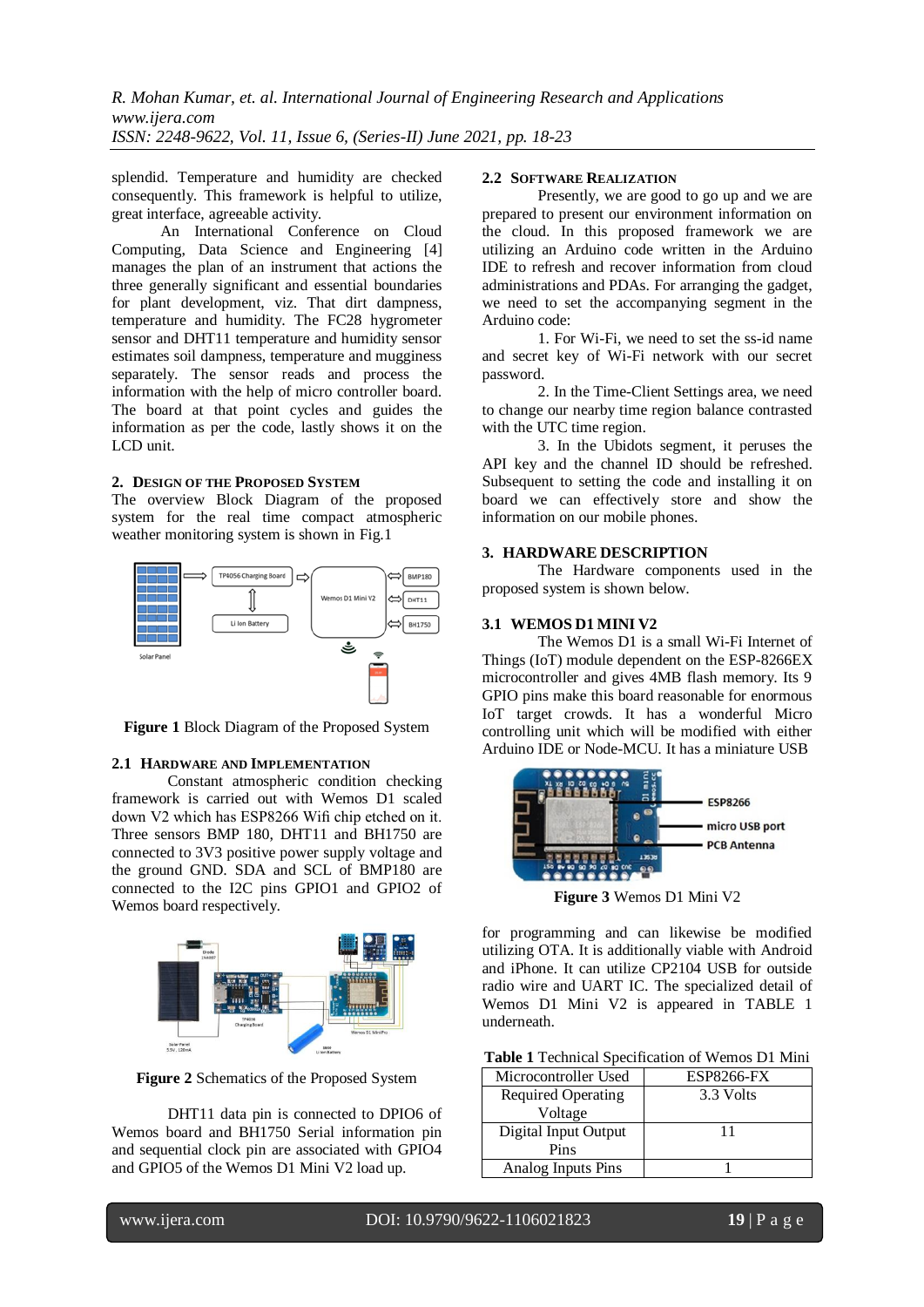| Clock Speed  | 80MHz/160MHz |
|--------------|--------------|
| Flash memory | 4M bytes     |

In this proposed framework of the Wemos board is associated with a station with a SSID and secret password that will get to the Ubidots of cloud services and recover information and show it on smart phones. This framework is financially savvy and weighs around 8 grams.

### **3.2 BMP180**

The BMP180 sensor is Bosch Sensor Tech's new digital barometric pressure sensor with truly greater performance. It contains a sensor based on Piezo Resistive material, ADC converter and ADC converter-unit with E2PROM and a sequential I2C communication protocol. E2PROM stores 176 bits of singular adjustment information. Pressure factor information and temperature information are to be made up for by the aligning the BMP180's E2PROM. In the wake of sending a beginning data



**Figure 4** BMP180 Pressure Sensor

succession to start a pressure factor and/or temperature estimation and its transformation, the outcome esteem (pressure and/or temperature) is regularly perused the I2C interface. In this way, the computation of temperature in ° C and pressure factor in HPA, adjustment information has been utilized. These information are frequently perused from the E2PROM through the I2C protocol. The example rate is regularly expanded to 128 reference each second (Regular mode) for productive estimations [5]. It is a minimal expense, little gadget that catches three mechanical natural information boundaries, for example, temperature between - 40 C to +85 C, pressure range somewhere in the range of 300 and 1100 hPa, and gives exact change from referred height. It additionally works in the low supply range 1.8 V to 3.6 V Direct Current as per the particular manual of this item [6].

#### **3.3 TP4056**

The TP4056 is a steady current/consistent voltage linear charging circuit for Li-Ion /Lithium-Polymer batteries. We have used 1 Li Po battery, 3000mAh. The purpose of the TP4056 charging module is to charge those batteries and provide

protection circuits from over-charging the batteries. There are two modules, one to charge the battery and the other to draw power from the battery. The solar panel of the 1W output is connected parallel to the TP4056 charging module and that module is connected to the 3000 mAh Lithium-Ion battery.



**Figure 5** TP4056 Charging Board

### **3.4 BH1750**

BH1750 is the Rohm's 16-bit Ambient Light sensor. It's a small, efficient and In-expensive ambient light sensor to detect and measure the light intensity. The BH1750 offers 16-bit light measurements in lux, which make it easy to compare the SI unit for measuring light with other values, such as references and measurements from other sensors. BH1750 can scale from 0 to  $65k + \text{lux}$ . With some precise calibration and advanced metering time adjustment, it is even believed to measure up to 100,000 lux. The BH1750 is integrated with an accurate voltage regulator and a switching circuit, which can be used with 3.3 Volts devices such as the raspberry Pi, M4 and 5V Arduino. Instead of working with small contacts on the sensor, the PCB packs it and breaks all the pins into a standard 0.1 inch by 2.54 mm header pin. It follows I2C communication protocol [7].



**Figure 6** BH1750 Ambient Light Sensor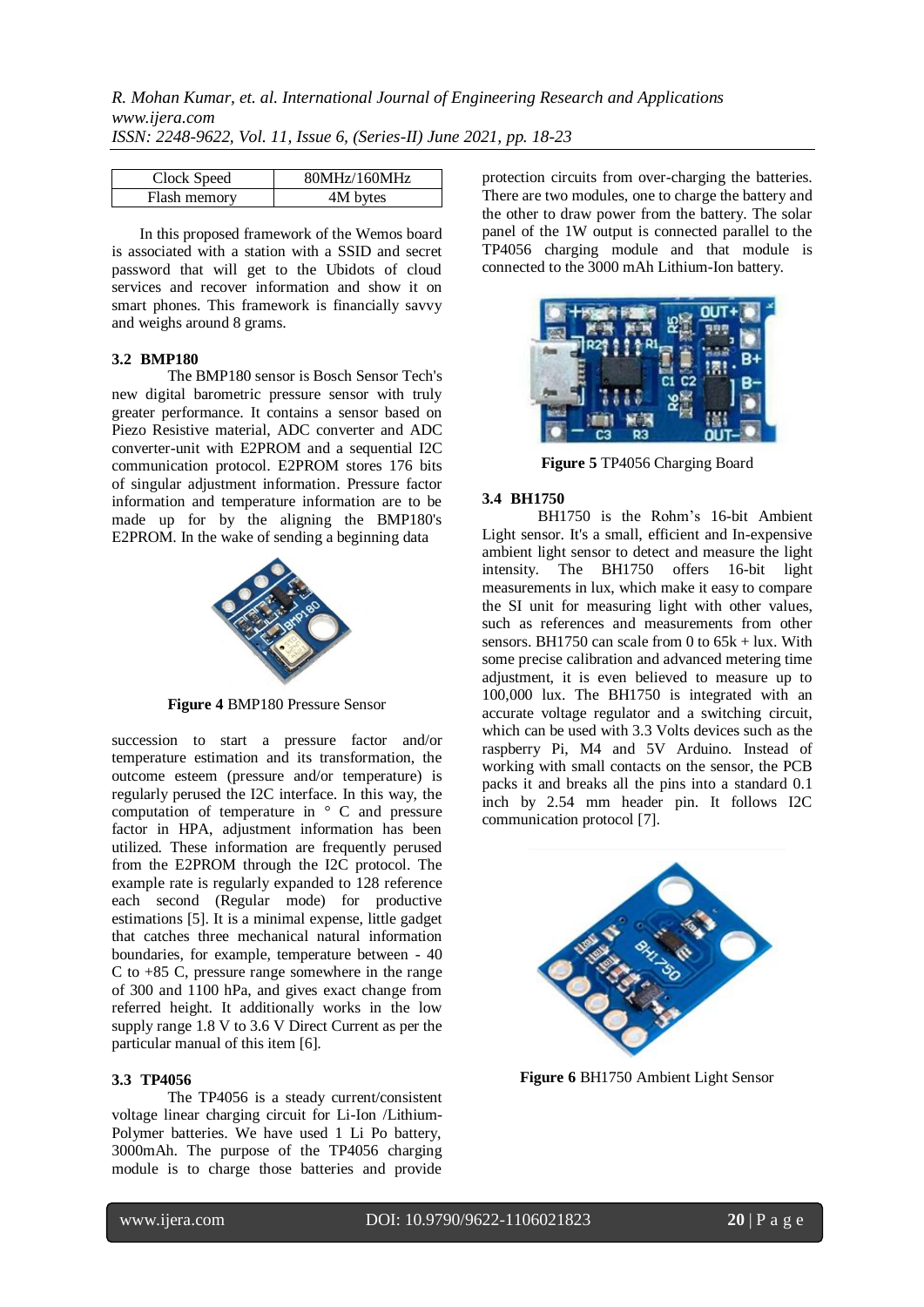#### **3.5 DHT11**

 DHT11 has a complex of relative humidity and temperature. DHT11 sensor module with measured digital output signal is an integrated module for humidity and temperature detection that provides a measured digital output signal. DHT11 gives us the most accurate humidity value and ensures temperature reading is reliable and longterm stable. This sensor consists of resistive humidity type NTC type temperature and has an 8 bit micro controller measurement component incorporated which is faster, responsive and costeffective and available in a 4-pin package. The DHT11 module operates on serial communications, i.e. private telegraph communication. It can send data as a block, i.e. (A series of pulses of a certain period). Before sending the data to the Arduino, a short delay requires boot commands, so the total work time is around 4ms. Simple serial interface connection makes system integration quicker and faster. It is small in size, uses little power and has a range of up to 20 meters. Signal transmission makes it an excellent choice for a variety of applications, including the most demanding applications [8].



**Figure 7** Temperature and Humidity Sensor

### **3.6 SOLAR PANEL**

The operating voltage of the solar panel is 5V – 6V, 200 mA. The dimension of the Solar panel is (99 x 69 mm). It is a Poly Crystalline panel.



**Figure 8** Solar Panel

### **3.7 LI-ION BATTERY**

We have used 3000mAh Li-Ion Battery with a nominal voltage of 3.7V and the maximum discharge current of 1C.



**Figure 9** Li-Ion Battery

| Nominal Battery         | 3.7V                  |
|-------------------------|-----------------------|
| Voltage                 |                       |
| Nominal Battery         | 3000mAh               |
| Capacity                |                       |
| Minimum Battery         | 3V                    |
| Discharge Voltage       |                       |
| <b>Maximum Battery</b>  | 1C                    |
| Discharge current       |                       |
| <b>Battery Charging</b> | $4.2V$ (Max)          |
| Voltage                 |                       |
| <b>Battery Charging</b> | 0.5C                  |
| Current                 |                       |
| <b>Battery Charging</b> | 3 Hours (Approximate) |
| Time                    |                       |

#### **Table 2** Technical Specification of Li-Ion Battery

#### **4. USER INTERFACE**

Advanced smartphones and tablets have graphical interfaces planned for Android and IOS applications by establishment of chart plotter, LCD and sensor-esteem show. The client can just download the application, sign in and afterward screen and control its whole home apparatuses. Interface empowers the client to see the information of the gadgets and show them. Additionally, the UI is a web-based interface. The online interface is planned by making website pages from where client can sign in and access the status and information from the sensors through work area PCs or Laptops [9].



**Figure 10** Working Plan of the Proposed System

#### **5. CLOUD SERVICES**

Ubidots is an open source Internet of Things (IoT) platform or application that uses the protocol named HTTP protocol in order to store or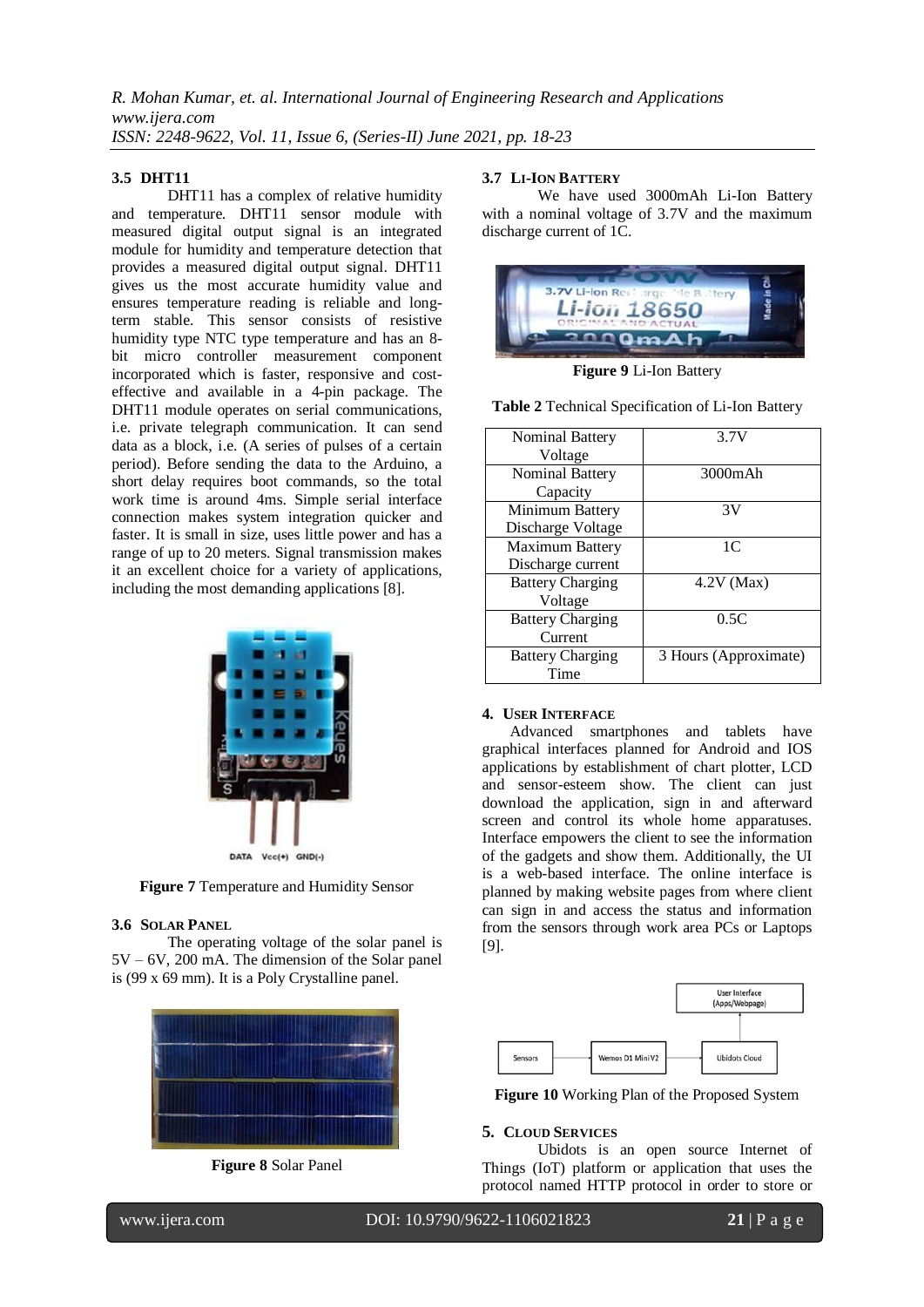recover information from gadgets over It produces an application programming interface key for the individual client and channel that contains 8 fields for putting away information, and makes diagrams or charts utilizing those fields. A channel for reading and writing data can be public or private. Thus, the data in this cloud service websites is highly secure.



**Figure 11** Simple Ubidots Data Hierarchy

#### **6. TESTING AND RESULT**

The total equipment and programming arrangement are done in the Hardware and Software Acquisition segment. A Wi-Fi network is made by the customer to access cloud administrations and microcontrollers. In the wake of updating and refreshing the proposed framework, the smartphone will begin designing the association and in the wake of refreshing the information to Ubidots, it will show the atmospheric conditions on the Smartphone. This framework is savvy and energy proficient as we are utilizing minimal expense exact sensor which lessens the expense for a more noteworthy degree. As we have tried for the climatic state of Coimbatore city, we got following outcomes in our Smartphone and Desktop PCs.



**Figure 12** Hardware Snapshot





| <b>Solar-Weather-Station</b><br>÷                                                                                                                                 | €<br><b>Solar-Weather-Station</b> |             |                |
|-------------------------------------------------------------------------------------------------------------------------------------------------------------------|-----------------------------------|-------------|----------------|
| <b>Property</b><br><b>School School</b><br>We couldn't found GPS data on this Device.<br>You can manually set a location from our web<br>Jamie Cris<br>interface. | 241.67                            | BH1750      | a few seconds  |
| <b>State Park</b><br>Solar-Weather-Station                                                                                                                        | 33.48                             | Heat Index  | a few seconds  |
| a minute ago- 6 Variables                                                                                                                                         | 55                                | Hurnidity   | a few seconds  |
| 3.78<br>Battery Voltage a few seconds                                                                                                                             | 966                               | Pressure    | a few seconds. |
| 241.67<br><b>RH1750</b><br>a few seconds                                                                                                                          | 33                                | Temperature | a few seconds. |

**Figure 14** Display of Sensor's Output in Smart Phone

# **III. CONCLUSION**

This project introduces the developed and improved power supply optimized for remote sensors. Because of the utilization of low-power sensors it is feasible to work full remote answers for quite a while just controlled by batteries. However, currently viable solutions for charging circuits are not intended for changing climate conditions, when daylight isn't at focused energy. The planned charging circuit (voltage controller) is an aftereffect of the parts utilized that are equipped for working with a sunlight-based board providing a low yield voltage. The proposed solution powers remote modules with greater efficiency and is also feasible. The created useful unit of the power supply permits the remote module to work outside for a period that is restricted distinctly to the lifetime of the individual segments utilized. This fact is vital due to the great sustainability of the wireless remote measuring sensors, which brings about less cash to keep up and maintain.

 Even though the values can be measured wirelessly it does have a range and even though the range can be extended through external antenna it is still a limited range. Therefore, further studies have